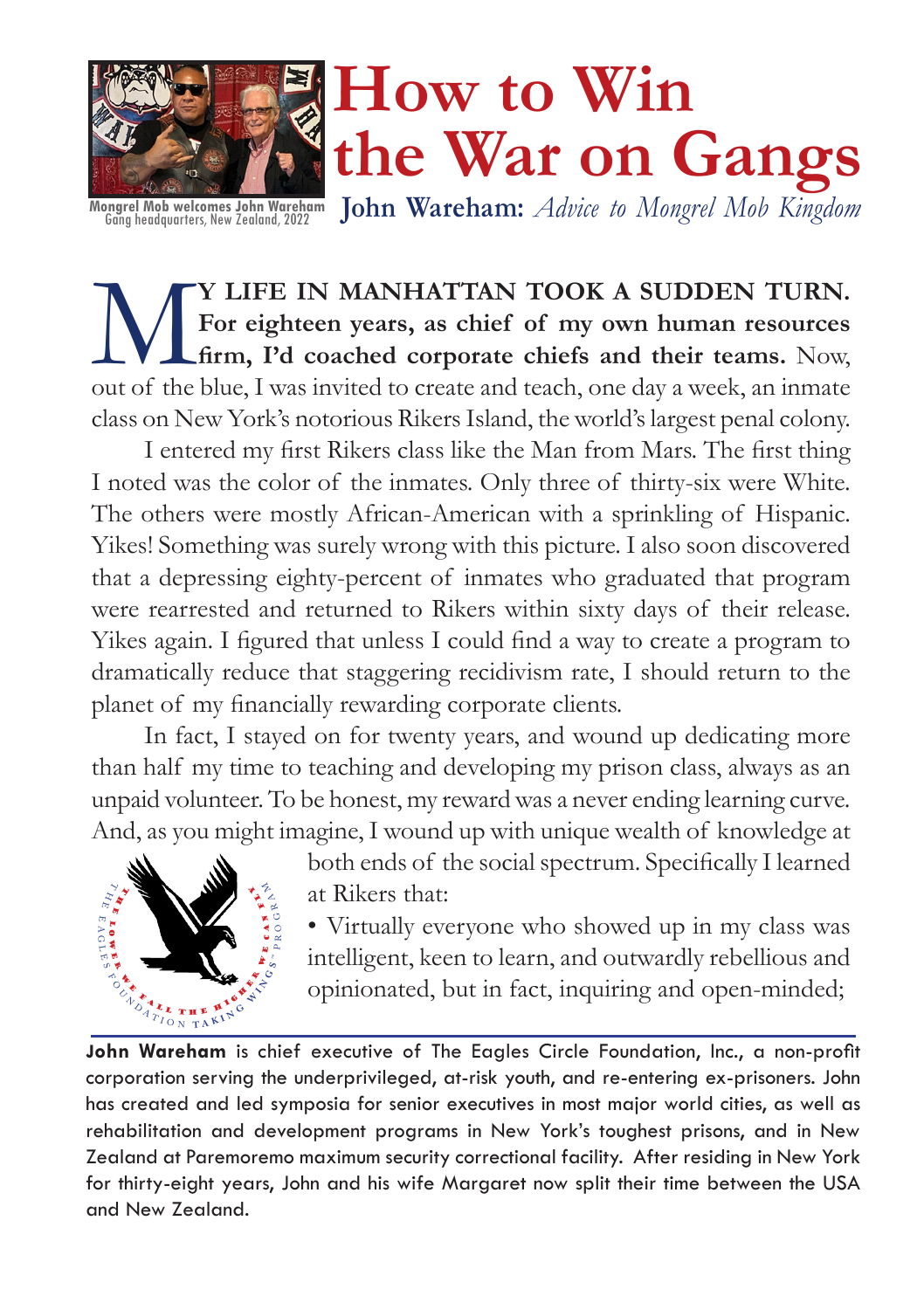- racism, injustice and institutional bias were pervasive;
- Malcolm X was right when he said, "if you're a black man living in America, and you're not angry, you don't understand what's happening;"
- most of my class had been incarcerated either as a result of doing drugs or of, one way or another, dealing drugs;
- But these guys did not have a drug *problem*—they had a drug *solution*.

I also figured that there had to be a way to help them sidestep these social quicksands, win the respect they'd been denied, and create the decent, productive lives they yearned for.

#### **Making Sense of Things**

Happily I already knew that change is a *process*. And that it happens when we truly understand our particular predicament and can begin to see a way out of it. The predicament of Rikers inmates was not that they were incarcerated. Their predicament was that they kept coming back to jail—*the syndrome of serial incarceration.* 

I knew that finger-pointing, pontificating officials never reformed me. And since these guys in my class were serial offenders, it wasn't working for them, either.

What *does* work, are new ideas that we can process. First, we need to recognize the mistaken beliefs that result in serial incarceration. Then, without too much effort, we can choose to embrace the liberating beliefs that end that syndrome.

As the Man from Mars, I knew that in this situation, I was the student and the inmates were my teachers. So I decided to bring to the table a set of big and often contentious ideas for discussion, express no personal view, and merely keep the conversations respectful and focused. We did this via discussion papers, public speaking and parliamentary debating, creating poetry, and seeing and discussing movies.

Happily it worked. Lives were changed, and with two graduates of my class, Kenny Johnson and Joe Roberts, we formed the Eagles Foundation to help at-risk youth. Very soon, I successfully advocated for both Kenny and Joe to be appointed to paid, full time jobs teaching Rikers inmates. As African-Americans with serious prior rap-sheets, the Eagles principles they shared won immediate and lasting respect, and changed countless inmate lives.

A decade later, after creating, with the unstinting help of Rikers inmates, our Eagles program, I was invited to teach mostly murderers and violent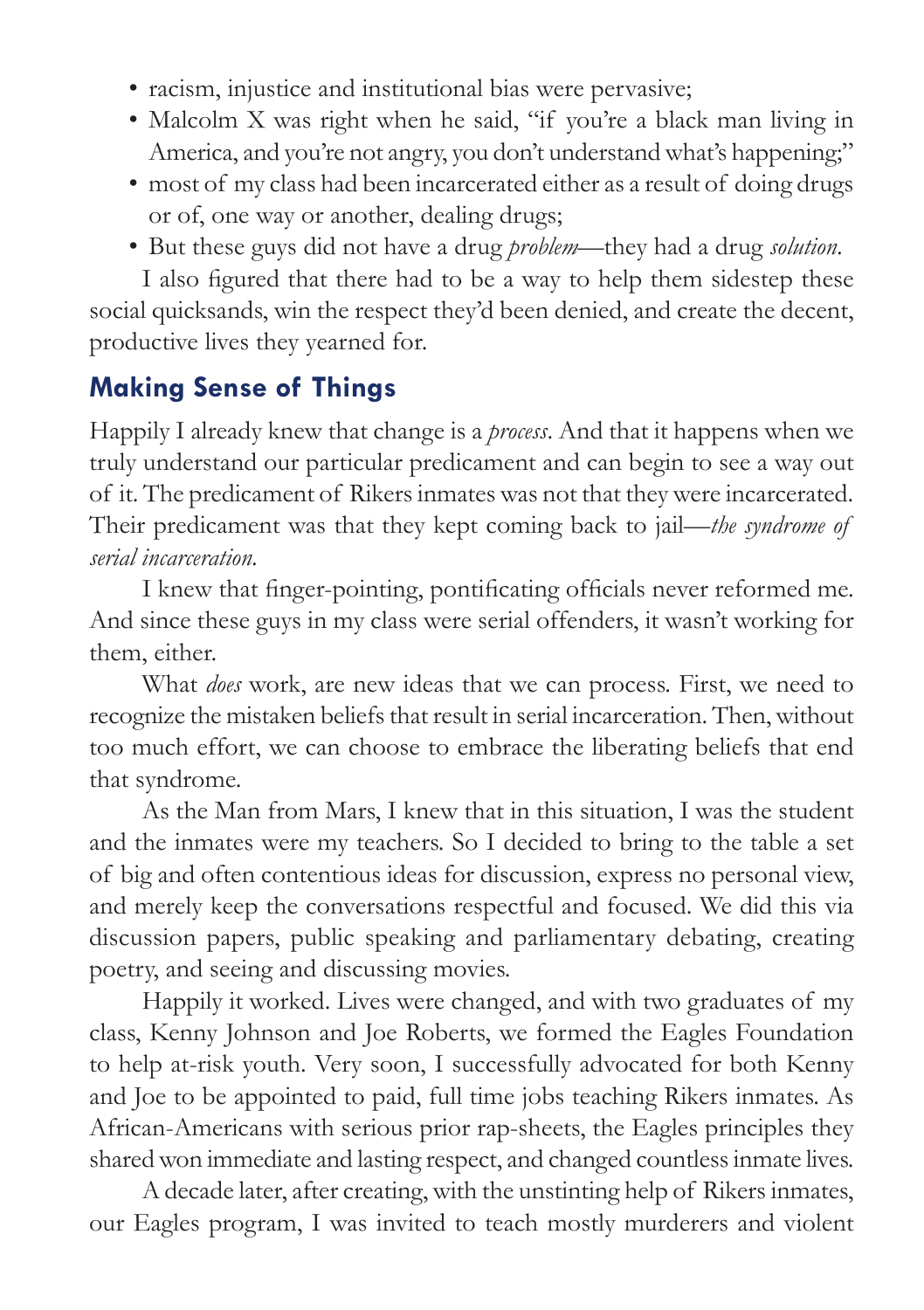felons in Upstate New York maximum-security prisons. This proved an even greater learning experience. So much so that during my ten year stint there, the recidivism rate for Eagles graduates fell into the low single digits.

If you'd like to know exactly what were the series of big ideas that resulted in this happy outcome, check out our Pulitzer Prize nominated podcast series T*he Breakout Plan*, which now has listeners worldwide in more than 400 cities. Right now, however, let me share the first of two brief stories that affected every inmate of every stripe, colour and creed—and which might just change your lives, too.

#### **The King of the World and the Man in the Cask**

Back in 300 BC, having conquered known world, Alexander the Great sent for the philosopher and former slave Diogenes, who having renounced material possessions, and, at that time clad in rags, lived in a barrel in Athens Greece.

Unimpressed, Diogenes replied, "If that fellow has a mind to be acquainted with me, let him come hither, for I shall always think Athens as far distance from Macedon as Macedon is from Athens."

So Alexander the Great made that trek. Together with his entourage, they surrounded Diogenes as he lay in his open barrel. "I am Alexander the Great, conqueror and now King of the world," said Alexander to Diogenes. "Your reputation is well known to me and I greatly admire your philosophies. And so, I have come to grant you anything you desire, anything at all."

Diogenes reply was one for the ages: "Could you kindly stand out of my sunlight."

Amazed by a response that he'd heard no citizen anywhere ever utter, Alexander drew a deep breath and asked, "Wherever are you from?"

Another answer for the ages: "I am a citizen of the world."

Alexander slowly shook his head from side to side. "Were I not Alexander," he said, admiringly, "I would be Diogenes."

"And were I not Diogenes," said the near-naked philosopher, "I too would wish to be Diogenes."

Historians agree that Diogenes was the first person to coin the term 'citizen of the

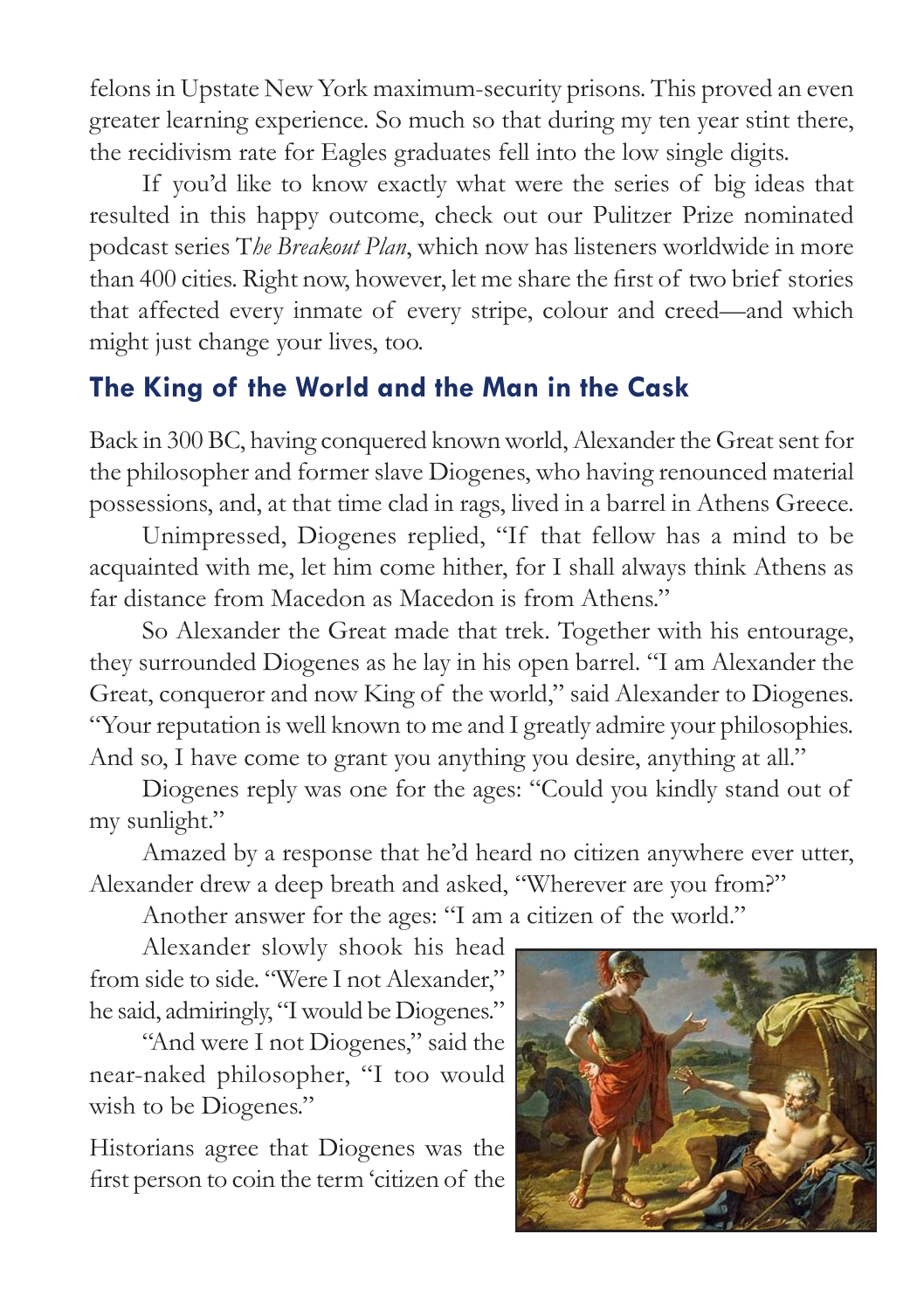world.' It is a big idea that has turned out to be profoundly true. The study of genetics has now confirmed that we humans all have the same genetic makeup. No matter our country, creed, color or culture, we are, first and foremost, all humans and, as such, all global citizens entitled to enjoy decent lives as equals on the planet we share. Alas, as we shall soon see, ignorance—often willful—of these facts is the core reason that most prison programs fail.

### **Cosmopolitanism**

Happily, in this 22nd century the legacy of Diogenes has overtaken most of the free world. Global citizenship is the heart and soul of 'cosmopolitanism', a term coined by renowned, Ghanaian raised, Cambridge educated Princeton professor Anthony Appiah. In three words, cosmopolitanism is *universality plus difference.*

To be a cosmopolitan is to recognize that we are, *first and foremost*, all citizens of the cosmos. *After* that we're shaped by our culture and our geography.

Sure, it's natural to revere our personal cultural inheritance. But we must respect the beliefs and values of other cultures, too. Everybody matters.

But:—

*just as there are lots of values and beliefs that can and must be local, there are some values that should be universal.* 

So toleration requires a concept of the *in-*tolerable.

And that in turn sharply limits the scope of our tolerance.

Conversations across boundaries can be delightful or vexing. But what they mainly are, though, is inevitable.

We enter every conversation – whether with neighbors or with strangers – without a promise of final agreement. So we must feel free to respectfully engage our intelligence and curiosity and open our ears as we seek truth and common ground.

Alas, when it comes to prison reform, this is not easy.

## **Why Prison Programs Fail**

All over the world, prison rehabilitation is a political hot potato. That's because, in most countries, including New Zealand, retribution trumps rehabilitation:

• *Conservative politicians favour outsourcing prisons to private corporations.* Alas,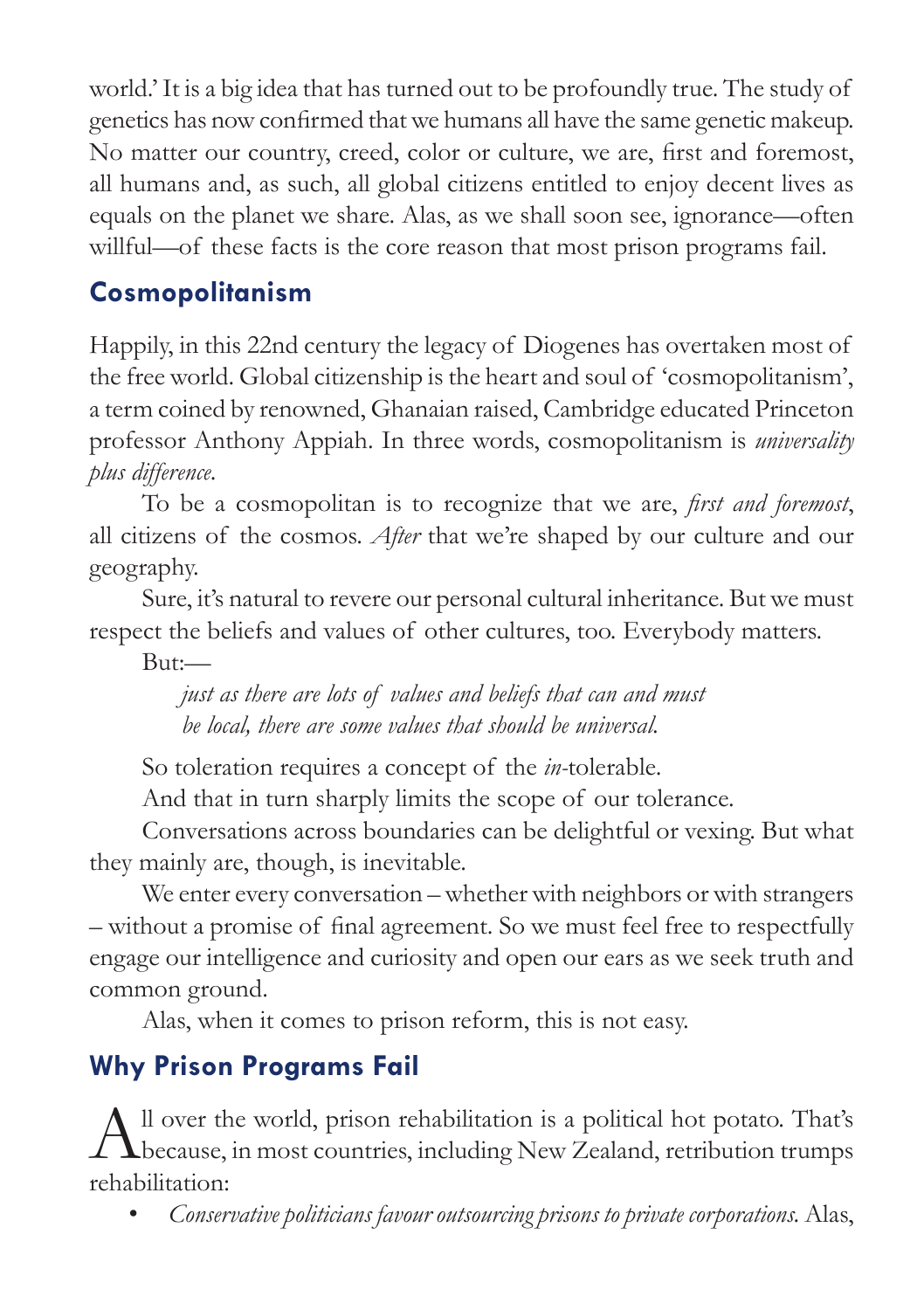

these are run for profit, so 'return on investment' is speedily maximized by operating prisons as warehouses for human cargo. The net result is that ex-offenders are delivered back into their communities, angrier than before, but with improved criminal skills.

• *Progressives are caught in a similar bind.*  They cannot afford to be seen as soft on crime, yet they want to be perceived as rehabilitating inmates

and reducing crime. *But*, alas, they fall prey—in both the USA and New Zealand—to fallacies you'll recognize in this parable of the golden eagle:-

A man found an eagle's egg and put in the nest of a backyard hen. The eaglet hatched with the brood of chicks and grew up with them.

He thought he was a backyard chicken, so all his life the eagle did what the backyard chickens did.

He clucked and cackled and scratched the earth for worms and insects. And he would thrash his wings and fly a few feet into the air.

Years passed and the eagle grew very old. One day he saw a magnificent bird far above him in the cloudless sky. It glided in graceful majesty among the powerful wind currents, with scarcely a beat of its strong golden wings.

The old eagle looked up in awe. "Who is that?" he asked.

"That's the eagle, the king of the birds," said his neighbor. "He belongs to the sky. We belong to the earth—we're chickens."

And so the eagle lived and died a chicken.

This story resonated with every inmate of every ethnicity. It shows why Diogenes defined himself a 'citizen of the world.' And it perfectly pinpoints the need to shun labels and define one's own identity. It shows that:

• if we're *unaware* of the fallacy of a label, we fall into wrong-headed ideas about why that label should be applied, and to whom;

- if we *accept* a label, it shapes our thoughts about how to behave;
- and, crucially, the label affects the way other people view and treat us.

All of which leads to Corrections Department labels that create and reinforce the syndrome of serial incarceration, beginning with the label of race.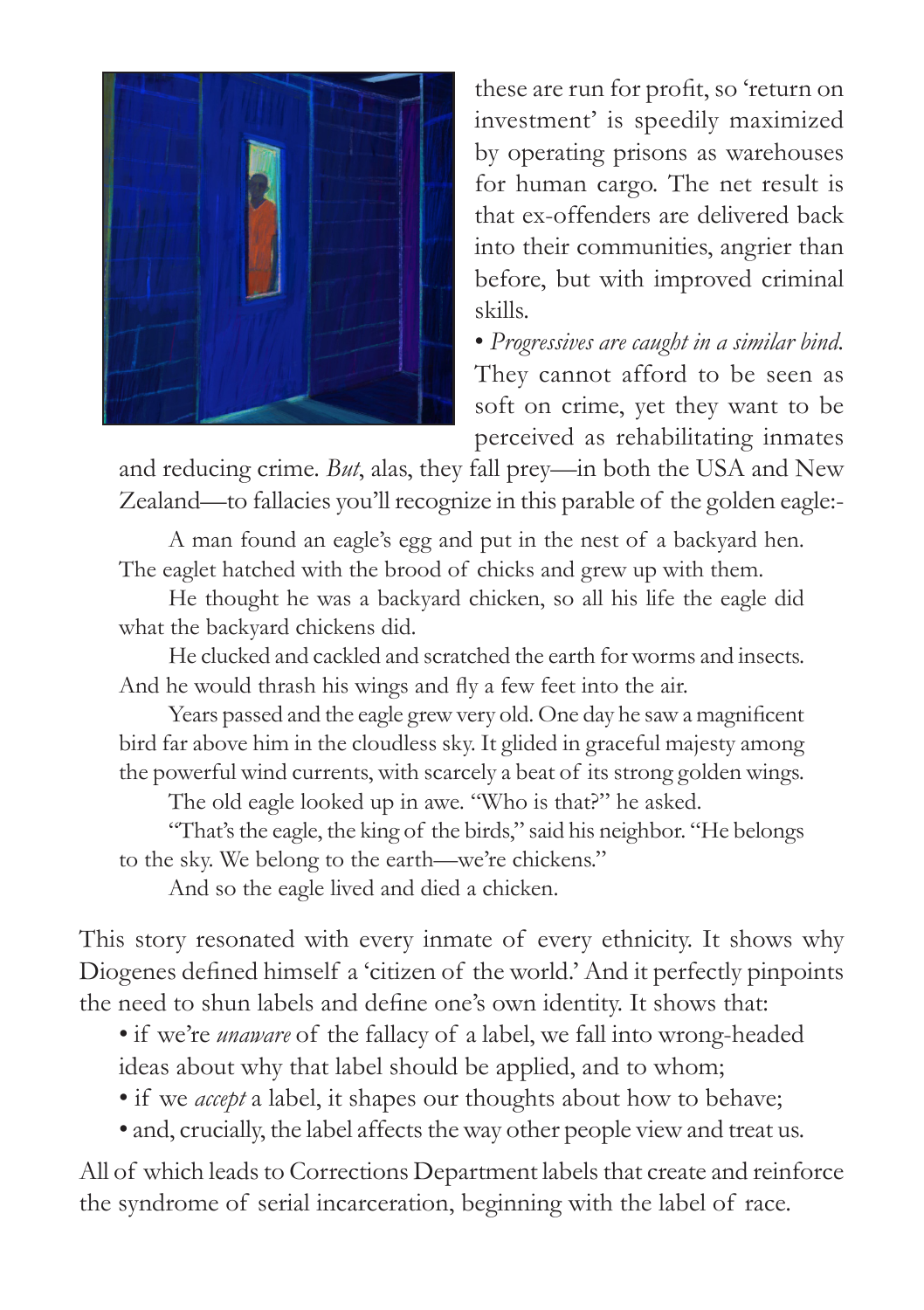- o Essentially this says, "too many people 'of color' are incarcerated." And now a further race-based assumption follows: "Folks like this don't think like other humans, so they need to be isolated from everyone else and given their own special programs."
- o Well, sure, prison programs absolutely must address issues of 'race' and institutional bias. But, keep in mind, in point of fact, the prison population—of every hue and ethnicity—is comprised of dispirited strugglers and stragglers from the lowest socioeconomic rung. *They're mostly in prison because of need, not color or race.*

It is, of course, intrinsically racist to suggest that innate human differences determine different cultural outcomes; it is demeaning to suggest recidivism will decline if a particular group is segregated from the rest of the prison population; and it is xenophobic to suggest that the cure for criminal behavior is to teach any particular ethnicity to see themselves as better or worse than any other. That notion leads to racial segregation within prisons; the imagined solution of 'apartheid' teaching programs.

*This is a particular issue in New Zealand*, where misguided but wellintentioned prison reformers point to the fact that 4000 or so Maori reside in New Zealand prisons, and a further 2500 are shackled in their homes by electronic GPS bracelets. *But, on the bright side that total of 6500 represents less than one percent (.7%) of the total Maori population of 875,000.*

o To put it another way, the other 99.3% of Maori—868,420 people—are law-abiding, caring Kiwi citizens of the world.

o Yes, of course, Kiwi citizens of European origin have a lower rate of incarceration. But surely that's because they hail from a higher socioeconomic status; *they are infinitely less needy.*

*And so, let's say it again; forget all about applying racial labels to our citizens. Instead let's address the economic plight of all our neediest residents, of every ethnicity, creed, color or culture.*

Somebody said 'every man treats himself the way society treats the criminal.' For sure, like that eagle stuck in the chicken coop, how we identify ourselves determines how we treat ourselves and in turn how society treats us. And, yes, when society applies a criminal label—or a gang-member label—a social stigma follows.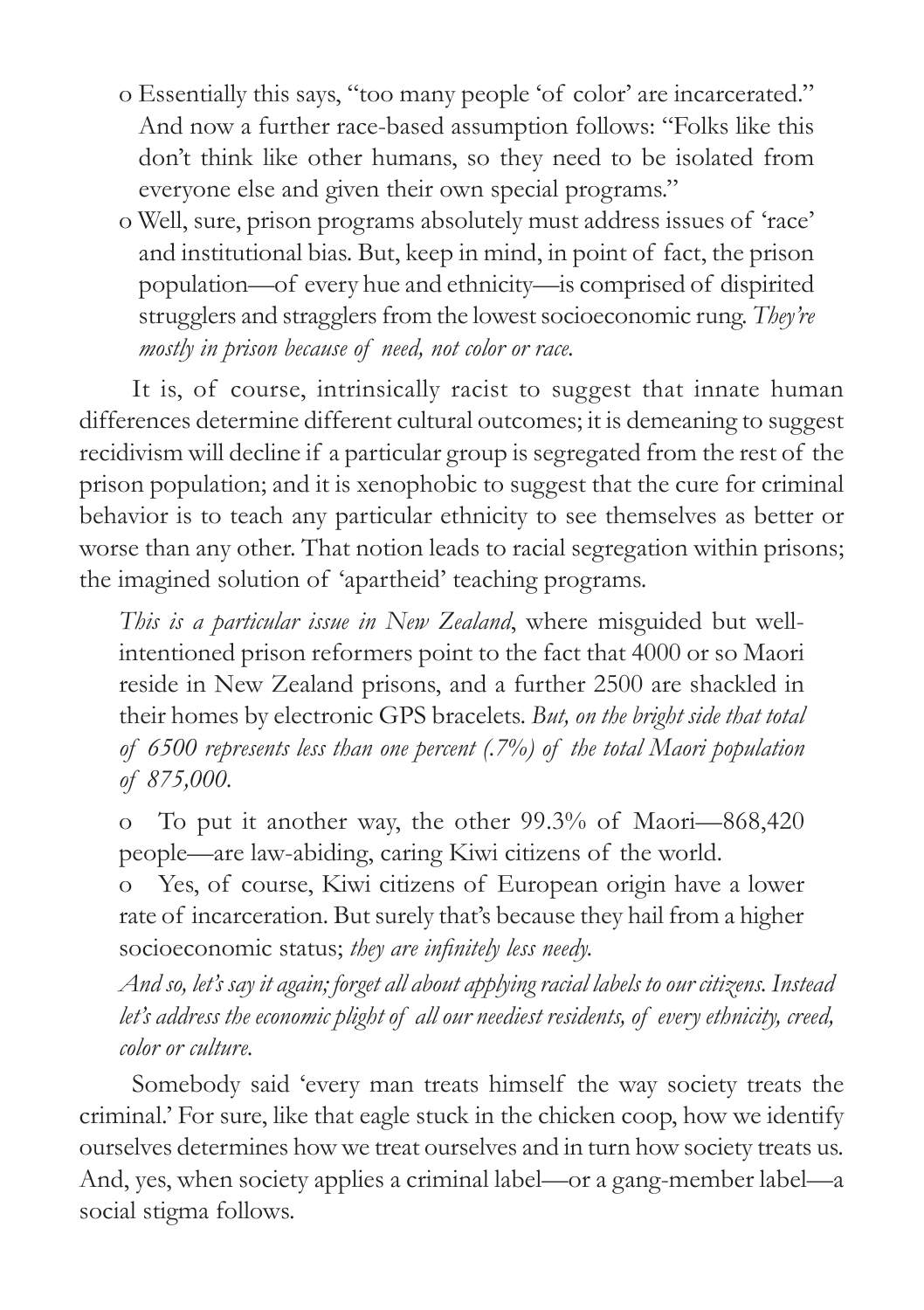But Rikers taught me that every prisoner acquires a new respect for himself the moment he realizes that first and foremost he is a citizen of the world and the cosmos. His *behavior* may have let him down, so he'll need to adjust that. But his *heart* is still intact; innately, he is still a decent human citizen of the cosmos and entitled to treat himself as such—even if the culture around him has social policies stuck in the dark ages.

#### **HOW TO WIN THE WAR ON GANGS**

I'm told that believing a rise in addiction and gang membership repre<br>
a crisis, the New Zealand Police have announced a 'War on Gangs'. T'm told that believing a rise in addiction and gang membership represents

In fact, 'gang-member' is just another label. The idea is that all gang members are criminals who traffic in drugs. And, that being so, it's quite okay, desirable in fact, to declare war on them. *In fact, most gang members join for protection, not to wallop someone.*

Yes of course, some gangs—notably the new 501s—are essentially vicious criminal enterprises serving overseas overlords. And, yes, every violent criminal deserves swift, robust justice followed by serious rehabilitation—as, indeed, to great effect, happened with the many formerly brutal felons who graduated our Eagles max-security New York classes.

But to my mind, these days a Mongrel Mob tattoo is akin to a Rotary badge: a signifier for like-minded citizens banding together to serve the community, because they enjoy the kinship, and get some economic advantages.

The key difference is that gang-members hail from the neediest citizens, for too many of whom mere survival involves banding together to use and market self-soothing substances that happen to be illegal.

Well, yes, of course, the law should be upheld—or overturned. Look closely, and we see that *most drug use is a symptom, not a cause*. Addiction typically springs from a journey of attempted self-soothing embarked upon by those very same lost souls depressed by their inability to escape the lowest socioeconomic rung.

Again, we need to remind ourselves that any lasting remedy for such sufferers begins with understanding the psychological and sociological forces that lead to needy self-soothing and mindless serial incarceration—and then, with open eyes, seeing a viable path to creating a whole new trouble-free life.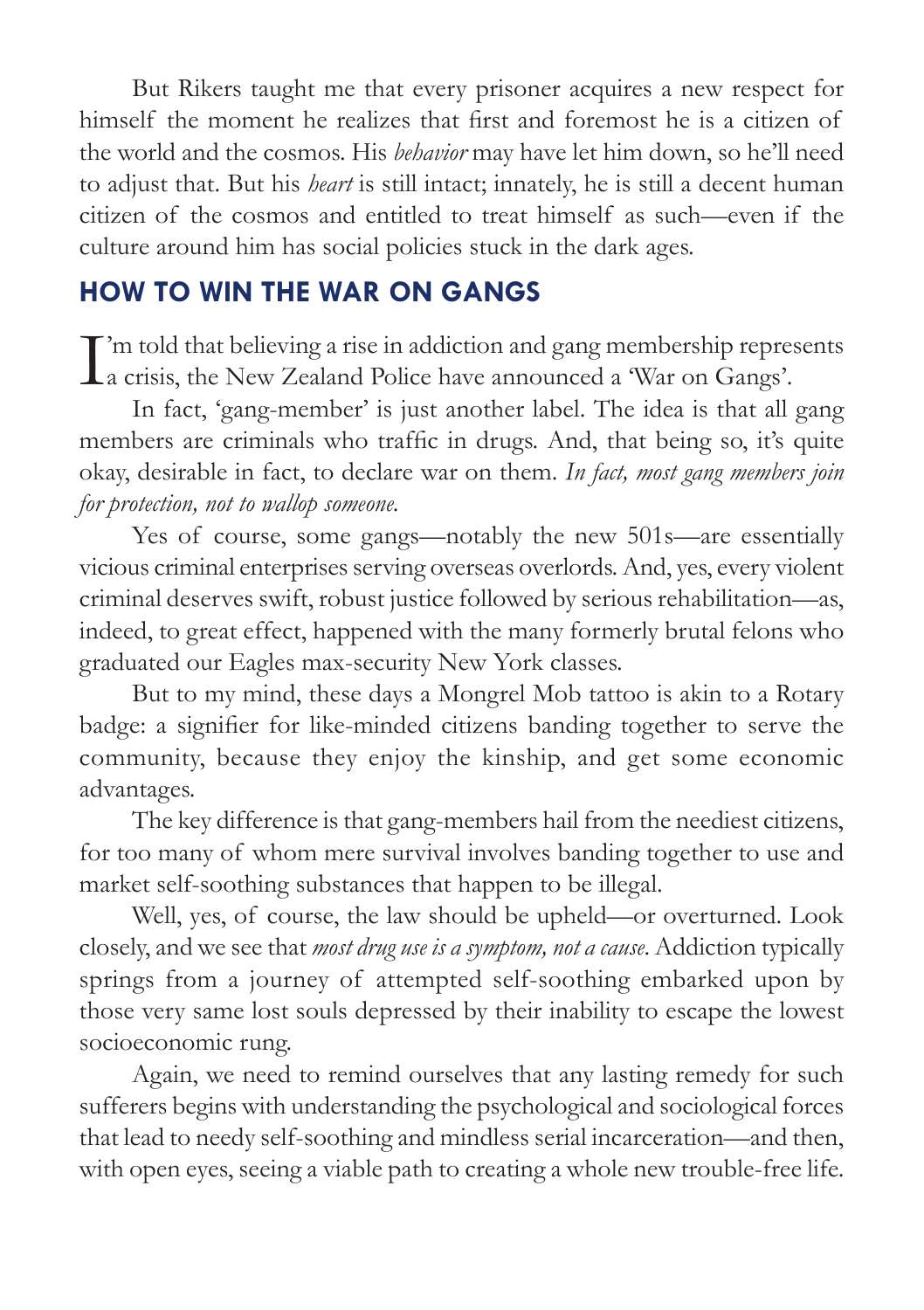#### **The Immediate Opportunity**

But let's get back to the New Zealand Police Department perception of a 'crisis'. It takes the two Japanese symbols for *danger* and *opportunity* to spell out that word:.

So let's agree that right now, although you may be in some danger from the police, you're also looking at a very real opportunity.

As mentioned, Eagles program, developed over twenty years, is cogent and credible, doable and indelible, and has dramatically reduced recidivism rates. So we think we can also help your prison-prone members to reduce the rate of serial incarceration and become productive citizens of the world, and help you persevere enhancing your reputation and winning respect for your patch—so that, when your members arrive on the scene, both the police the public breathe a sigh of relief, and whisper, "thank goodness for the Mongrel Mob".

I'd invite you to begin by becoming Cosmopolitans. But, as you surely know, you already are. So let's start by running a joint Eagles/Mongrel Mob Weekend Retreat. The core of that would be a set of discussion papers focused upon self-understanding, where we as individuals fit into our increasingly complex worlds, and how we might make this nation of ours an even better place. No subject would be off-limits. Open-minded discussion of thorny issues would be embedded by seeing and discussing relevant movies, and by public speaking and parliamentary debating. I have faith in your communication skills so we'd also like to help field a Mongrel Mob parliamentary debating team, first to contest a team from Waikato University, then to enter the New Zealand national debating arena.

As a next step, it should not be unduly daunting to help you generate a practical entrepreneurial program to help you create manage a reliable legitimate income stream.

In fact your leadership is strong, your followers are keen, and the gang structure is akin to that of a lean corporate team. By, say, renting a truck, your members could enter any number of legitimate businesses.

Bear in mind, too, that in the USA Eagles graduates like Kenny and Joe were appointed to well-paid full-time teaching roles for at-risk youth and prison inmates—hence our mantra, 'it takes an ex-offender to render an offender an ex.'

Unfortunately, here in New Zealand, upon release former prisoners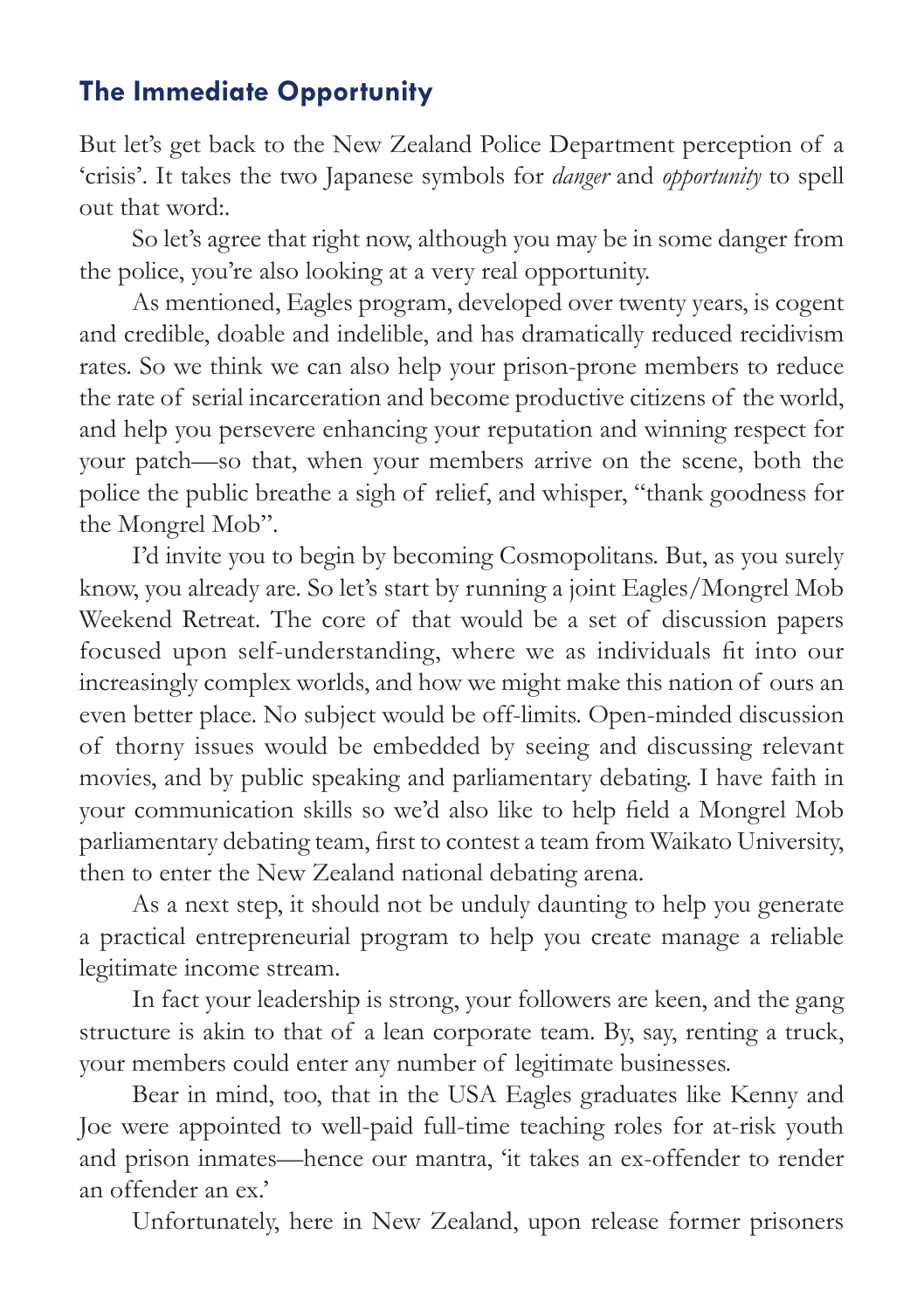who've 'seen the light' are not allowed to return prison to share what they've learned. So, effectively, the sad and crazy fact is that most incarcerated inmate counselors are dedicated criminals who specialize in teaching crooked behavior. But, that will surely change. And if when it does, the opportunity to become a certified Eagles instructor and teach Eagles prison programs would open up for each and every one of you.

### **A Final Thought and a Modest Proposal**

Right now, upon release from prison, anxious, angry, unchanged former<br>inmates are effectively pushed off a cliff to a waiting ambulance attended by ingenuous parole officers.

This is madness. So based upon the 20 years of experience in United States prisons that resulted in a single digit recidivism rate here's a modest proposal:-

*1. Make our prisons government owned enterprises and discard the warehousing model.* Storing and punishing human animals is at best a short term route to immediate profit. In the long term, it merely produces more criminals.

*2. Treat prisons as income streams not cost centers.* Recognize that the full cost to society of incarceration includes a massive but invisible item; lost tax revenue.

*3. Change the mission to the creation of productive, tax-paying citizens.* This suggestion is anathema to old-guard law-and-order zealots, who prefer punishment to rehabilitation. But let's face facts: most inmates will be released back into society, so this is the outcome we'd all like—right?

*4. Acknowledge and address the social roots of criminal behavior.* Criminality mostly springs from social or family breakdowns that lead to lack of education, unresolved traumas and ill-treated mental health problems, drug and alcohol abuse, and self-esteem issues—so we need to be treating those issues by making prisons authentic rehabilitation centers.

*5. Change the prison environment.* Vengeful conditions are counterproductive. The most effective form of correction is to treat people as adult human beings. So create facilities that reproduce the atmosphere of colleges and convalescent homes. Pay inmates for routine prison labor, but charge them for gym and sports facilities, and television, sound systems, mini-refrigerators, and let them dress to their own style.

*6. Change the job-specification for corrections officers.* Train them to be coaches and rehabilitators not just armed, intimidating security guards. Rid them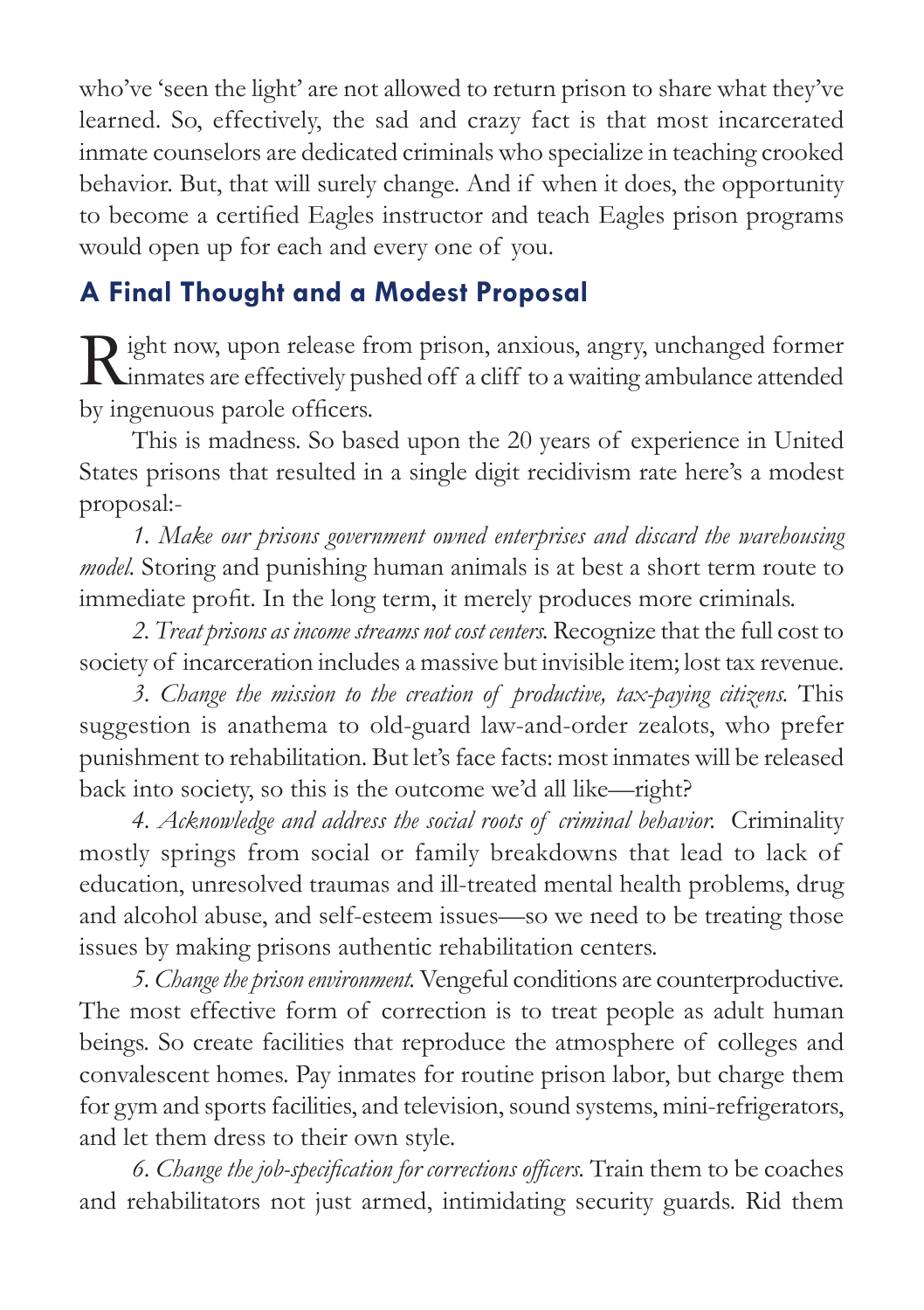of batons, handcuffs, tasers or pepper-spray. And let them share the same dining facility as the inmates.

*7. Impart liberating life-changing ideas.* Knowledge is the primary key to authentic long-term change (and the crucial first step of the Eagles Foundation Taking Wings program). Implant the big concepts that underlie the mostly invisible social and individual forces that create 'the syndrome of serial incarceration.' This is not a university degree program. This kind of knowledge is accessible and memorable and imparting it takes weeks or months not years.

*8. Imbue returning inmates with skills they can market.* The demand for unskilled labour is effectively exhausted. Ideally, in the new economy reentrants need to be capable of creating an income stream, not just hoping to find a job. To do this, they need to re-enter with a marketable skill and entrepreneurial know-how.

*9. Treat offenders and ex-offenders as assets not liabilities.* The untapped talent of prison inmates is astonishing. They are an effectively free source of teaching personnel. The best prison teachers are hard-nosed ex-offenders who have been liberated intellectually and emotionally. So embrace the Taking Wings mantra, It takes an ex-offender to render an offender an ex.

*10. Increase the return on investment by changing the prison reward system.*  Benchmark success in terms of taxes paid by returning ex-offenders, and award bonuses to all prison personnel, including inmate teaching staff, in terms of their success in creating tax-paying citizens.

**All of the above can be achieved at minimal cost.** It would just take a new way of seeing things. We already own the prisons, and they are crammed to the bars with raw talent and potential teachers with a deep yearning to change the world. I know that because I recruited so many of them to join me as unpaid volunteers working with ex-offenders. Their enthusiasm was overwhelming, and they're still out there changing lives. For the doubters out there, I should add, that these suggestions have already been incorporated, with great success, in places like Scandinavia and Portugal. So why not in every country that claims to be enlightened? **But, we can't do everything at once.** So I invite you to help us do *something* at once. Come join us, and advocate a pilot Eagles program for thirty or so of lost Kiwi souls currently languishing in prison cells.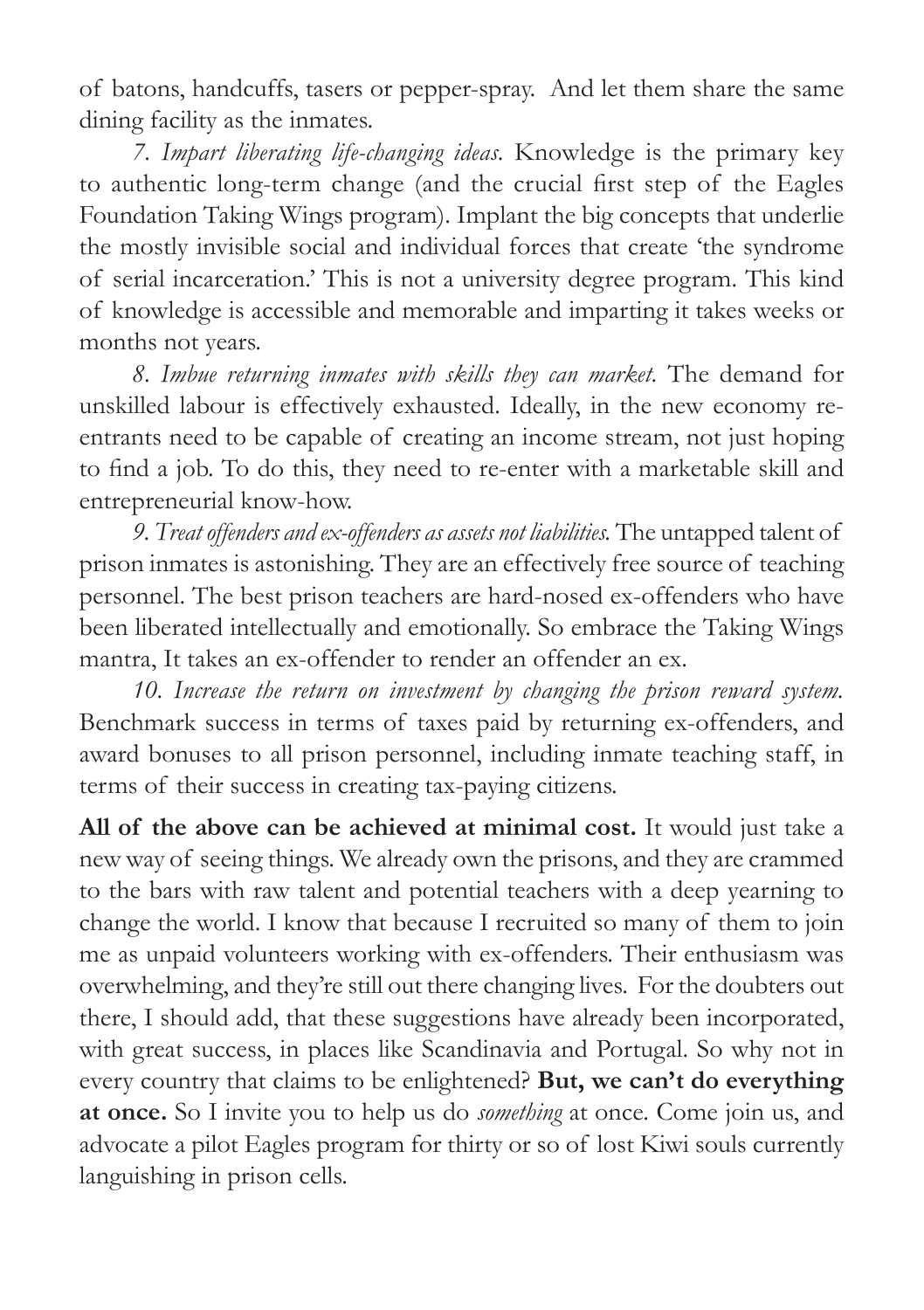# Crazy for Conspiracies

Excerpt from a poem by former cat-burglar and founding Eagle Kenny Johnson, delivered at a protest on the steps of the New York State Capitol building, shortly before Kenny's untimely passing from a heart attack.

You might not agree with me,<br>say I'm crazy for conspiracies, but if education's the key to what a person needs to be, why aren't we building schools instead of penitentiaries?

> Yeah—those concrete cookers breeding villains; kids come home with stigmatisms, short on skills and stoicism, left to cope, with little hope, and in their palms a wad of rope to hang themselves,

as tucked into society's unforgiving shelves shamed and lost and left to delve into what they know best —and you or I could guess, more or less—

what that might be;

drugs and crime and the old paradigm, of doing time to end up doing more time.

*And if you can't see that, you have to be blind.*